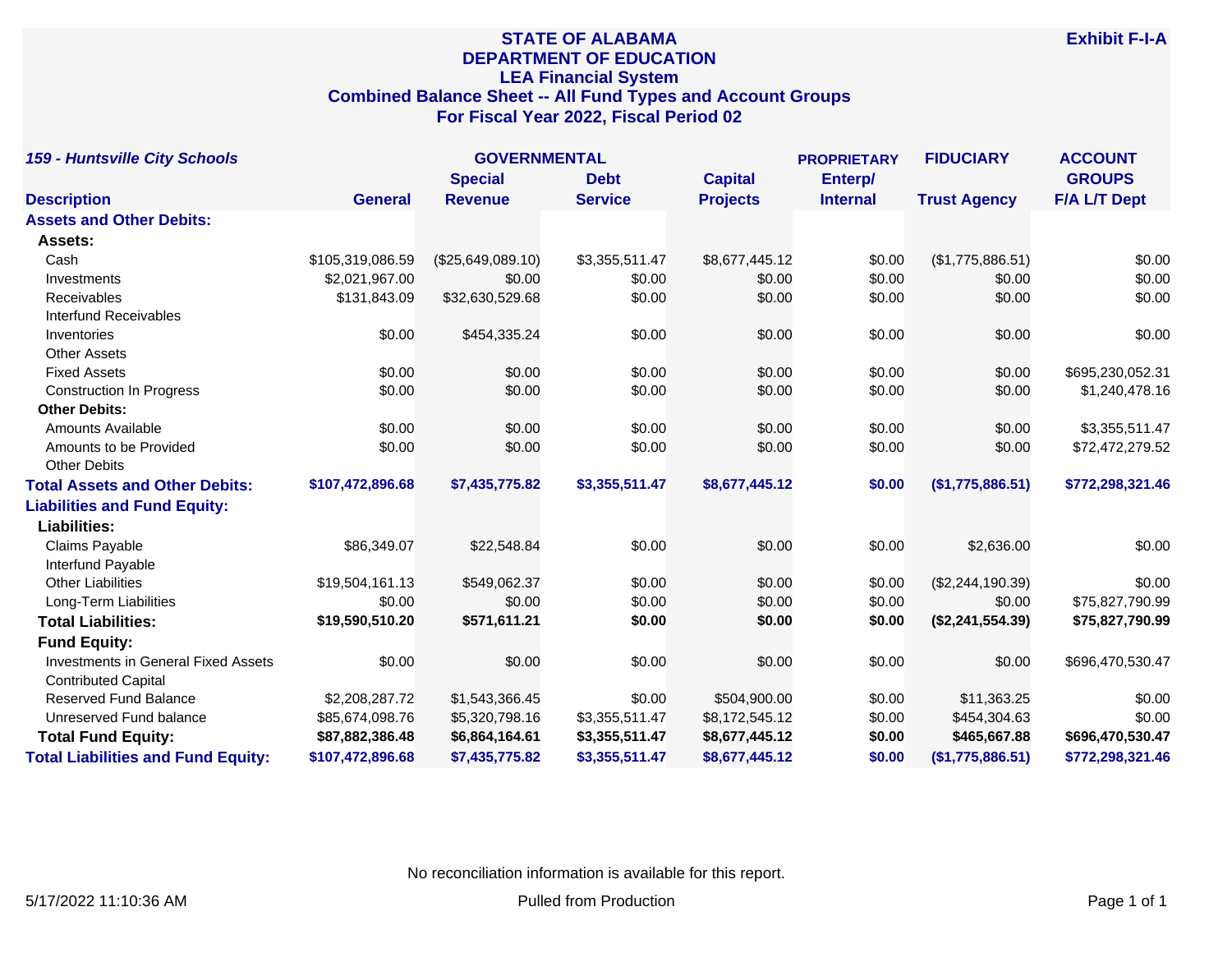### **STATE OF ALABAMA DEPARTMENT OF EDUCATION LEA Financial System Combined Statement of Revenues, Expenditures, and Changes in Fund Balances All Governmental Fund Types and Expendable Trust Funds For Fiscal Year 2022, Fiscal Period 02**

| <b>159 - Huntsville City Schools</b>                                                       | <b>GOVERNMENTAL</b> |                        |                     | <b>FIDUCIARY</b> |                                          |                  |
|--------------------------------------------------------------------------------------------|---------------------|------------------------|---------------------|------------------|------------------------------------------|------------------|
|                                                                                            | <b>General</b>      | <b>Special Revenue</b> | <b>Debt Service</b> |                  | <b>Capital Projects Expendable Trust</b> | <b>Total</b>     |
| <b>Revenues</b>                                                                            |                     |                        |                     |                  |                                          |                  |
| <b>State Sources</b>                                                                       | \$21,390,910.00     | \$0.00                 | \$0.00              | \$0.00           | \$0.00                                   | \$21,390,910.00  |
| <b>Federal Sources</b>                                                                     | \$122,061.00        | \$2,778,420.26         | \$0.00              | \$0.00           | \$0.00                                   | \$2,900,481.26   |
| <b>Local Sources</b>                                                                       | \$20,727,886.47     | \$909,599.21           | \$0.00              | \$0.00           | \$88,016.76                              | \$21,725,502.44  |
| <b>Other Sources</b>                                                                       | \$201,330.43        | \$53,958.88            | \$0.00              | \$0.00           | \$0.00                                   | \$255,289.31     |
| <b>Total Revenues:</b>                                                                     | \$42,442,187.90     | \$3,741,978.35         | \$0.00              | \$0.00           | \$88,016.76                              | \$46,272,183.01  |
| <b>Expenditures</b>                                                                        |                     |                        |                     |                  |                                          |                  |
| <b>Instructional Services</b>                                                              | \$20,517,499.86     | \$2,006,973.38         | \$0.00              | \$0.00           | \$22,130.11                              | \$22,546,603.35  |
| <b>Instructional Support Services</b>                                                      | \$6,588,848.45      | \$1,370,366.87         | \$0.00              | \$0.00           | \$18,070.07                              | \$7,977,285.39   |
| <b>Operation &amp; Maintenance Services</b>                                                | \$3,485,955.07      | \$242,537.20           | \$0.00              | \$193,135.00     | \$840.00                                 | \$3,922,467.27   |
| <b>Auxiliary Services</b>                                                                  | \$28,522.35         | \$1,524,316.66         | \$0.00              | \$0.00           | \$0.00                                   | \$1,552,839.01   |
| <b>General Administrative Services</b>                                                     | \$1,275,783.69      | \$91,384.85            | \$0.00              | \$0.00           | \$0.00                                   | \$1,367,168.54   |
| <b>Capital Outlay</b>                                                                      | \$0.00              | \$12,463.45            | \$0.00              | \$79,972.39      | \$0.00                                   | \$92,435.84      |
| Debt Service                                                                               | \$0.00              | \$0.00                 | \$274,482.28        | \$233,667.80     | \$0.00                                   | \$508,150.08     |
| <b>Other Expenditures</b>                                                                  | \$787,076.57        | \$1,535,767.98         | \$0.00              | \$0.00           | \$8,175.15                               | \$2,331,019.70   |
| <b>Total Expenditures:</b>                                                                 | \$32,683,685.99     | \$6,783,810.39         | \$274,482.28        | \$506,775.19     | \$49,215.33                              | \$40,297,969.18  |
| <b>Other Fund Sources (Uses)</b>                                                           |                     |                        |                     |                  |                                          |                  |
| <b>Other Fund Sources:</b>                                                                 | \$4,458,160.20      | \$38,149.22            | \$274,482.28        | \$0.00           | \$1,759.61                               | \$4,772,551.31   |
| Other Fund Uses:                                                                           | \$279,728.88        | \$28,848.93            | \$0.00              | \$0.00           | \$2,192.61                               | \$310,770.42     |
| <b>Total Other Fund Sources (Uses):</b>                                                    | \$4,178,431.32      | \$9,300.29             | \$274,482.28        | \$0.00           | (\$433.00)                               | \$4,461,780.89   |
| <b>Excess Revenues and Other Sources Over</b><br>(Under) Expenditures and Other Fund Uses: | \$13,936,933.23     | (\$3,032,531.75)       | \$0.00              | (\$506,775.19)   | \$38,368.43                              | \$10,435,994.72  |
| <b>Beginning Fund Balance - October 1:</b>                                                 | \$73,945,453.25     | \$9,896,696.36         | \$3,355,511.47      | \$9,184,220.31   | \$427,299.45                             | \$96,809,180.84  |
| <b>Ending Fund Balance:</b>                                                                | \$87,882,386.48     | \$6,864,164.61         | \$3,355,511.47      | \$8,677,445.12   | \$465,667.88                             | \$107,245,175.56 |

No reconciliation information is available for this report.

**Exhibit F-II-A**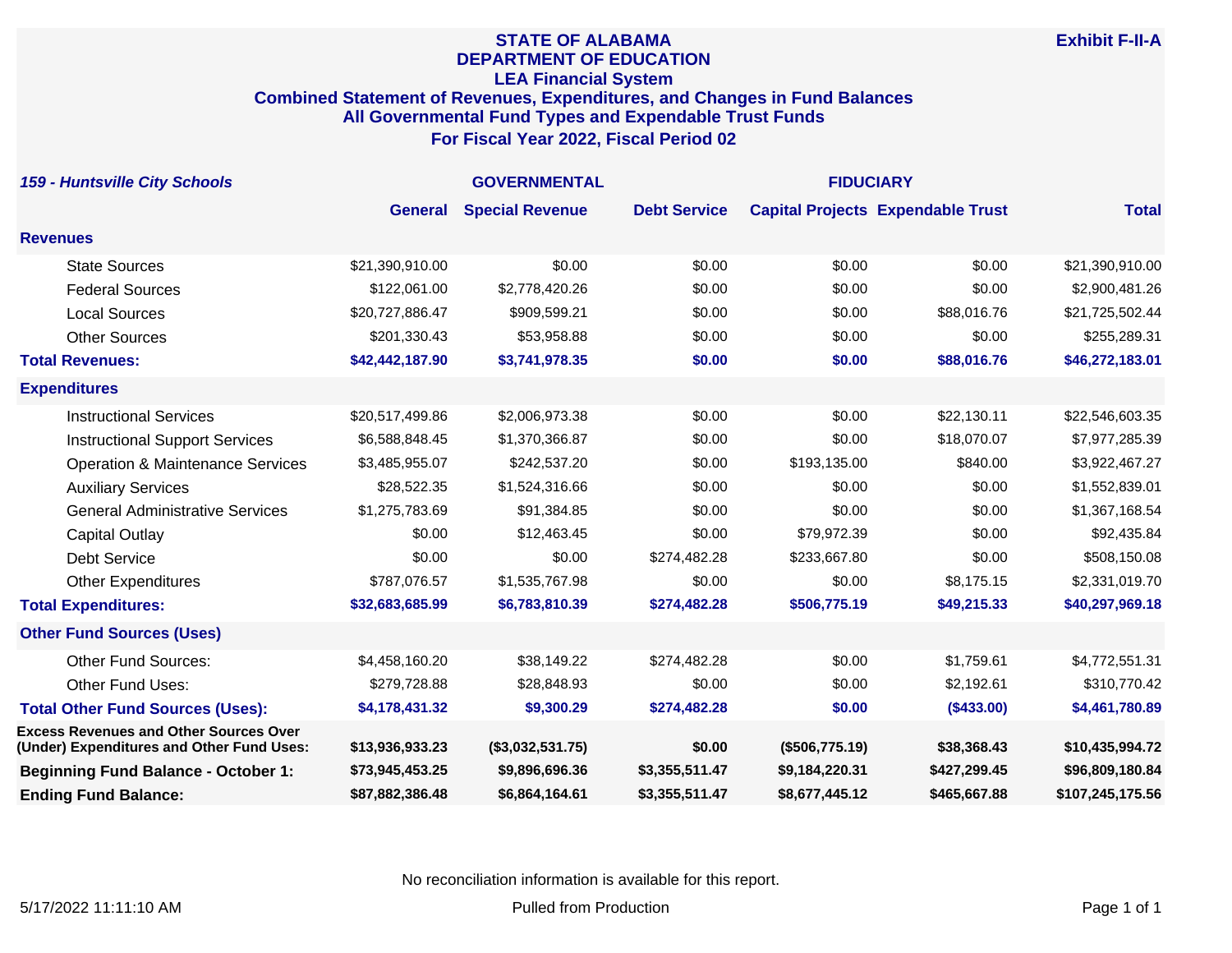## **STATE OF ALABAMA DEPARTMENT OF EDUCATION LEA Financial System Combined Statement of Revenues, Expenditures, and Changes in Fund Balances All Governmental Fund Types and Expendable Trust Funds Budget and Actual For Fiscal Year 2022, Fiscal Period 02**

| <b>159 - Huntsville City Schools</b>                                                  | <b>GENERAL</b>   |                 | <b>VARIANCE</b><br><b>Favorable</b> | <b>SPECIAL REVENUE</b> |                  | <b>VARIANCE</b><br><b>Favorable</b> |
|---------------------------------------------------------------------------------------|------------------|-----------------|-------------------------------------|------------------------|------------------|-------------------------------------|
| <b>Description</b>                                                                    | <b>Budget</b>    | <b>Actual</b>   | (Unfavorable)                       | <b>Budget</b>          | <b>Actual</b>    | (Unfavorable)                       |
| <b>Revenues</b>                                                                       |                  |                 |                                     |                        |                  |                                     |
| <b>State Sources</b>                                                                  | \$129,290,840.00 | \$21,390,910.00 | (\$107,899,930.00)                  | \$0.00                 | \$0.00           | \$0.00                              |
| <b>Federal Sources</b>                                                                | \$250,000.00     | \$122,061.00    | (\$127,939.00)                      | \$103,109,533.58       | \$2,778,420.26   | (\$100,331,113.32)                  |
| <b>Local Sources</b>                                                                  | \$105,563,496.00 | \$20,727,886.47 | (\$84,835,609.53)                   | \$8,160,651.00         | \$909,599.21     | (\$7,251,051.79)                    |
| <b>Other Sources</b>                                                                  | \$20,000.00      | \$201,330.43    | \$181,330.43                        | \$291,046.70           | \$53,958.88      | (\$237,087.82)                      |
| <b>Total Revenues:</b>                                                                | \$235,124,336.00 | \$42,442,187.90 | (\$192,682,148.10)                  | \$111,561,231.28       | \$3,741,978.35   | (\$107,819,252.93)                  |
| <b>Expenditures</b>                                                                   |                  |                 |                                     |                        |                  |                                     |
| <b>Instructional Services</b>                                                         | \$127,585,428.18 | \$20,517,499.86 | \$107,067,928.32                    | \$54,810,976.48        | \$2,006,973.38   | \$52,804,003.10                     |
| <b>Instructional Support Services</b>                                                 | \$43,011,029.93  | \$6,588,848.45  | \$36,422,181.48                     | \$16,982,797.52        | \$1,370,366.87   | \$15,612,430.65                     |
| <b>Operation &amp; Maintenance Services</b>                                           | \$33,397,014.98  | \$3,485,955.07  | \$29,911,059.91                     | \$2,689,403.73         | \$242,537.20     | \$2,446,866.53                      |
| <b>Auxiliary Services</b>                                                             | \$12,246,075.20  | \$28,522.35     | \$12,217,552.85                     | \$15,356,350.76        | \$1,524,316.66   | \$13,832,034.10                     |
| <b>General Administrative Services</b>                                                | \$8,701,097.61   | \$1,275,783.69  | \$7,425,313.92                      | \$5,740,049.52         | \$91,384.85      | \$5,648,664.67                      |
| <b>Special Revenue Outlay</b>                                                         | \$0.00           | \$0.00          | \$0.00                              | \$0.00                 | \$12,463.45      | (\$12,463.45)                       |
| <b>General Service</b>                                                                | \$0.00           | \$0.00          | \$0.00                              | \$0.00                 | \$0.00           | \$0.00                              |
| <b>Other Expenditures</b>                                                             | \$5,195,490.32   | \$787,076.57    | \$4,408,413.75                      | \$17,237,766.47        | \$1,535,767.98   | \$15,701,998.49                     |
| <b>Total Expenditures:</b>                                                            | \$230,136,136.22 | \$32,683,685.99 | \$197,452,450.23                    | \$112,817,344.48       | \$6,783,810.39   | \$106,033,534.09                    |
| <b>Other Financing Sources (Uses)</b>                                                 |                  |                 |                                     |                        |                  |                                     |
| <b>Other Financing Sources:</b>                                                       | \$5,627,669.13   | \$4,458,160.20  | (\$1,169,508.93)                    | \$3,006,768.00         | \$38,149.22      | (\$2,968,618.78)                    |
| <b>Other Financing Uses:</b>                                                          | \$7,890,306.00   | \$279,728.88    | \$7,610,577.12                      | \$0.00                 | \$28,848.93      | (\$28,848.93)                       |
| <b>Total Other Financing Sources (Uses):</b>                                          | (\$2,262,636.87) | \$4,178,431.32  | \$6,441,068.19                      | \$3,006,768.00         | \$9,300.29       | (\$2,997,467.71)                    |
| <b>Excess Revenues and Other Sources Over</b><br>(Under) Expenditures and Other Uses: | \$2,725,562.91   | \$13,936,933.23 | \$11,211,370.32                     | \$1,750,654.80         | (\$3,032,531.75) | (\$4,783,186.55)                    |
| <b>Beginning Fund Balance - Oct. 1:</b>                                               | \$53,849,398.60  | \$73,945,453.25 | \$20,096,054.65                     | \$9,784,967.15         | \$9,896,696.36   | \$111,729.21                        |
| <b>Ending Fund Balance:</b>                                                           | \$56,574,961.51  | \$87,882,386.48 | \$31,307,424.97                     | \$11,535,621.95        | \$6,864,164.61   | (\$4,671,457.34)                    |

No reconciliation information is available for this report.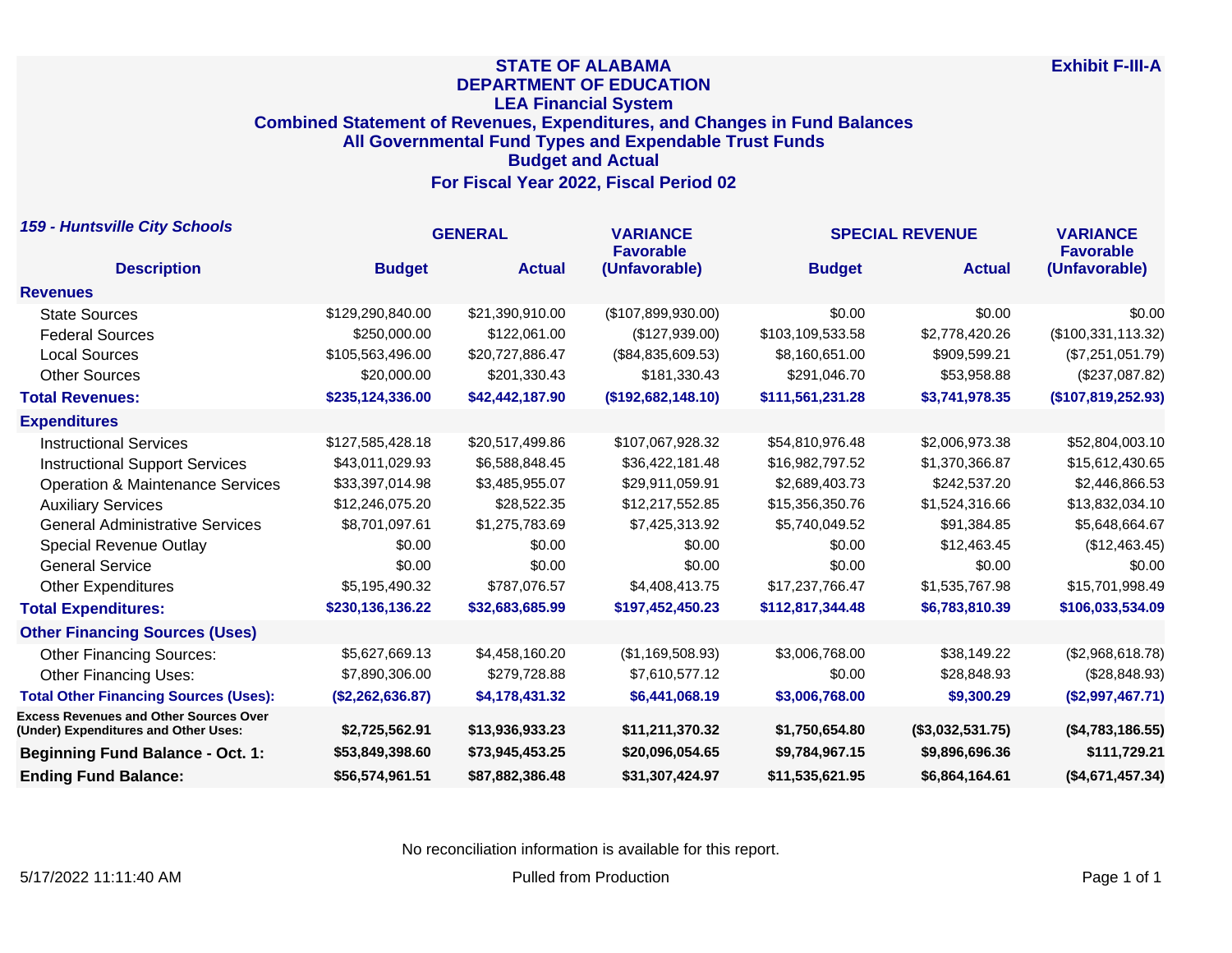## **STATE OF ALABAMA DEPARTMENT OF EDUCATION LEA Financial System Combined Statement of Revenues, Expenditures, and Changes in Fund Balances All Governmental Fund Types and Expendable Trust Funds Budget and Actual For Fiscal Year 2022, Fiscal Period 02**

| <b>159 - Huntsville City Schools</b>                                                  | <b>DEBT SERVICE</b> |                | <b>VARIANCE</b><br><b>Favorable</b> | <b>CAPITAL PROJECTS</b> |                | <b>VARIANCE</b><br><b>Favorable</b> |
|---------------------------------------------------------------------------------------|---------------------|----------------|-------------------------------------|-------------------------|----------------|-------------------------------------|
| <b>Description</b>                                                                    | <b>Budget</b>       | <b>Actual</b>  | (Unfavorable)                       | <b>Budget</b>           | <b>Actual</b>  | (Unfavorable)                       |
| <b>Revenues</b>                                                                       |                     |                |                                     |                         |                |                                     |
| <b>State Sources</b>                                                                  | \$0.00              | \$0.00         | \$0.00                              | \$32,607,102.49         | \$0.00         | (\$32,607,102.49)                   |
| <b>Federal Sources</b>                                                                | \$0.00              | \$0.00         | \$0.00                              | \$0.00                  | \$0.00         | \$0.00                              |
| <b>Local Sources</b>                                                                  | \$0.00              | \$0.00         | \$0.00                              | \$1,319,978.00          | \$0.00         | (\$1,319,978.00)                    |
| <b>Other Sources</b>                                                                  | \$20,440,035.00     | \$0.00         | (\$20,440,035.00)                   | \$0.00                  | \$0.00         | \$0.00                              |
| <b>Total Revenues:</b>                                                                | \$20,440,035.00     | \$0.00         | (\$20,440,035.00)                   | \$33,927,080.49         | \$0.00         | (\$33,927,080.49)                   |
| <b>Expenditures</b>                                                                   |                     |                |                                     |                         |                |                                     |
| <b>Instructional Services</b>                                                         | \$0.00              | \$0.00         | \$0.00                              | \$500,000.00            | \$0.00         | \$500,000.00                        |
| <b>Instructional Support Services</b>                                                 | \$0.00              | \$0.00         | \$0.00                              | \$0.00                  | \$0.00         | \$0.00                              |
| <b>Operation &amp; Maintenance Services</b>                                           | \$0.00              | \$0.00         | \$0.00                              | \$284,965.00            | \$193,135.00   | \$91,830.00                         |
| <b>Auxiliary Services</b>                                                             | \$0.00              | \$0.00         | \$0.00                              | \$0.00                  | \$0.00         | \$0.00                              |
| <b>Debt Administrative Services</b>                                                   | \$0.00              | \$0.00         | \$0.00                              | \$0.00                  | \$0.00         | \$0.00                              |
| Capital Outlay                                                                        | \$0.00              | \$0.00         | \$0.00                              | \$31,091,487.79         | \$79.972.39    | \$31,011,515.40                     |
| <b>Debt Service</b>                                                                   | \$25,048,047.00     | \$274,482.28   | \$24,773,564.72                     | \$5,261,242.00          | \$233,667.80   | \$5,027,574.20                      |
| <b>Other Expenditures</b>                                                             | \$0.00              | \$0.00         | \$0.00                              | \$0.00                  | \$0.00         | \$0.00                              |
| <b>Total Expenditures:</b>                                                            | \$25,048,047.00     | \$274,482.28   | \$24,773,564.72                     | \$37,137,694.79         | \$506,775.19   | \$36,630,919.60                     |
| <b>Other Financing Sources (Uses)</b>                                                 |                     |                |                                     |                         |                |                                     |
| <b>Other Financing Sources:</b>                                                       | \$4,883,538.00      | \$274,482.28   | (\$4,609,055.72)                    | \$2,000,000.00          | \$0.00         | (\$2,000,000.00)                    |
| <b>Other Financing Uses:</b>                                                          | \$0.00              | \$0.00         | \$0.00                              | \$0.00                  | \$0.00         | \$0.00                              |
| <b>Total Other Financing Sources (Uses):</b>                                          | \$4,883,538.00      | \$274,482.28   | (\$4,609,055.72)                    | \$2,000,000.00          | \$0.00         | (\$2,000,000.00)                    |
| <b>Excess Revenues and Other Sources Over</b><br>(Under) Expenditures and Other Uses: | \$275,526.00        | \$0.00         | (\$275,526.00)                      | (\$1,210,614.30)        | (\$506,775.19) | \$703,839.11                        |
| <b>Beginning Fund Balance - Oct. 1:</b>                                               | \$3,233,906.33      | \$3,355,511.47 | \$121,605.14                        | \$1,839,379.86          | \$9,184,220.31 | \$7,344,840.45                      |
| <b>Ending Fund Balance:</b>                                                           | \$3,509,432.33      | \$3,355,511.47 | (\$153,920.86)                      | \$628,765.56            | \$8,677,445.12 | \$8,048,679.56                      |

No reconciliation information is available for this report.

5/17/2022 11:12:18 AM Pulled from Production Production Production Production Production